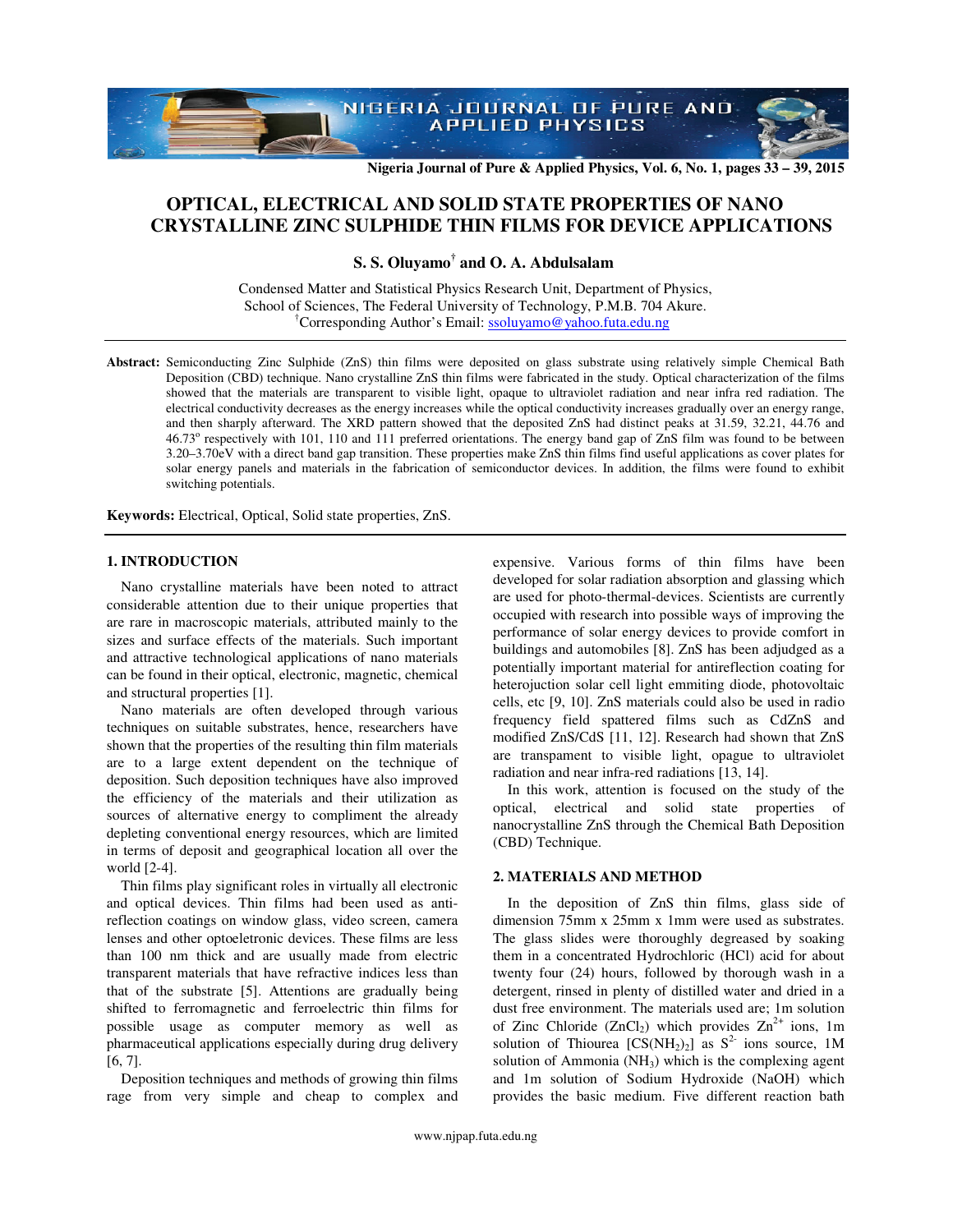| Sample | Time (Hours) | $1M$ ZnCl <sub>2</sub> (ml) | $1M TU$ (ml) | 1M NaOH (ml) | $1M NH3$ (ml) | $H2O$ (ml) |
|--------|--------------|-----------------------------|--------------|--------------|---------------|------------|
| А      | 6.00         | 10.00                       | 10.00        | 10.00        | 10.00         | 10.00      |
| B      | 8.00         | 10.00                       | 10.00        | 10.00        | 10.00         | 10.00      |
| C      | 6.00         | 15.00                       | 15.00        | 5.00         | 5.00          | 10.00      |
| D      | 8.00         | 15.00                       | 15.00        | 5.00         | 5.00          | 10.00      |
| E      | 8.00         | 15.00                       | 15.00        | 10.00        | 5.00          | 5.00       |

**Table 1:** Different volume composition and time for the preparation of ZnS thin films.

compositions were made in a 50 ml. The resulting solution was thoroughly stirred with the aid of a glass rod stirrer for about sixty seconds, to obtain a homogenous solution. The chemical equations for the reactions are as follows;

 $ZnCl_2 + 2NH_3 \longrightarrow Zn(NH_3)_2 Cl_2$  (1)  $CS(NH<sub>2</sub>)<sub>2</sub> + OH \longrightarrow CH<sub>2</sub>N<sub>2</sub>+ H<sub>2</sub>O + SH<sup>-</sup>$  (2)  $SH + OH \longrightarrow H_2O + S^2$  (3)  $Zn(NH_3)_2Cl_3+CS(NH_2)_2+2OH \longrightarrow ZnS+CH_2N_2+2NH_3+2H_2O+Cl$ (4)

The chemical slides were clamped vertically in the reaction bath with the aid of a synthetic cover, which also helps to screen off dust particles and other impurities from getting into the reaction bath. The volume composition of the reaction bath and the deposition time were varied to get the optimum conditions for the deposition of ZnS thin films. The volume composition and the deposition period are shown in Table 1. The structural analysis was carried out using the PW 3204 X' Port Pro M D Diffractometer at the Sheda Science and Technology Village, Abuja, Nigeria while the optical analysis was examined using the UV-6045 Jenwey Spectrometer at the Engineering and Materials Research Institute (EMDI), Akure, Nigeria.

# **3. THEORETICAL CONSIDERATION**

The calculations of the optical and electrical properties of the deposited films were done based on the theory in literatures [15, 16].

The structural and solid state properties of the films were determined from the XRD analysis. Using the Scherre's formula. The Grain Size (D) was calculated using the relation;

$$
D = \frac{K\lambda}{\beta\cos\theta} \tag{5}
$$

where  $\lambda$  is the wavelength of X-Ray,  $\beta$  is the Full Width at Half Maximum (FWHM),  $\theta$  is the diffraction angle and *K* is 0.9 which varies with (hkl) and crystalline shape.

The lattice constant (a) is calculated as;

$$
a^2 = \left(\frac{\lambda^2}{4\sin^2\theta}\right) \left(h^2 + k^2 + l^2\right) \tag{6}
$$

The dislocation density is given as

$$
\rho = aD \tag{7}
$$

while the Micro Strain

$$
\varepsilon = \frac{\beta \cos \theta}{4} \tag{8}
$$

#### **4. RESULTS AND DISCUSSION**

#### **4.1 X-Ray Diffraction Study**

The XRD diffraction pattern of ZnS thin films deposited for 6 hours is shown in Fig. 1. Distinct peaks of the thin films were observed at  $31.59^{\circ}$ ,  $32.21^{\circ}$ ,  $44.76^{\circ}$  and  $46.73^{\circ}$ corresponding to structures of lattice constant (a) 8.49Å, 8.33Å, 10.51Å and 11.37Å with (101), (110) and (111) preferred orientations. The broad lump on the displayed pattern could be associated with the amorphous glass substrate and some amorphous phase present in the ZnS thin films. The small values of the dislocation density and micro strain recorded indicate the formation of high quality ZnS thin films.

## **4.2 Optical Properties**

Transmission measurements were performed at normal incidence over spectral range between 290-1110 nm. The transmission spectral of ZnS thin film obtained with different volume compositions of the reaction bath deposited for 6 hours and 8 hours are shown in Fig. 2 and Fig. 3. Generally, an increase in the transmission values over the entire spectral range was recorded with decrease in film thickness. In the visible region, the transmission ranges between 41% - 65%. It was also observed that optical transmittance increases with increase in wavelength. The transmittance values obtained accounts for the suitability of ZnS thin films as a good material for solar energy collection particularly when used as surface coating on collector plate.

Fig. 4 and Fig. 5 showed the plots of optical absorbance versus wave length of ZnS thin films. The absorbance generally decreases with increase in wavelength, and has relatively low values in the infrared region of the spectra. Good absorption was observed between the wavelength range of 290–500 nm, hence, the material is suitable for application in the fabrication of solar cells.

Fig. 6 and Fig. 7 show the plots of optical reflections and wavelength for ZnS thin film. All the films show low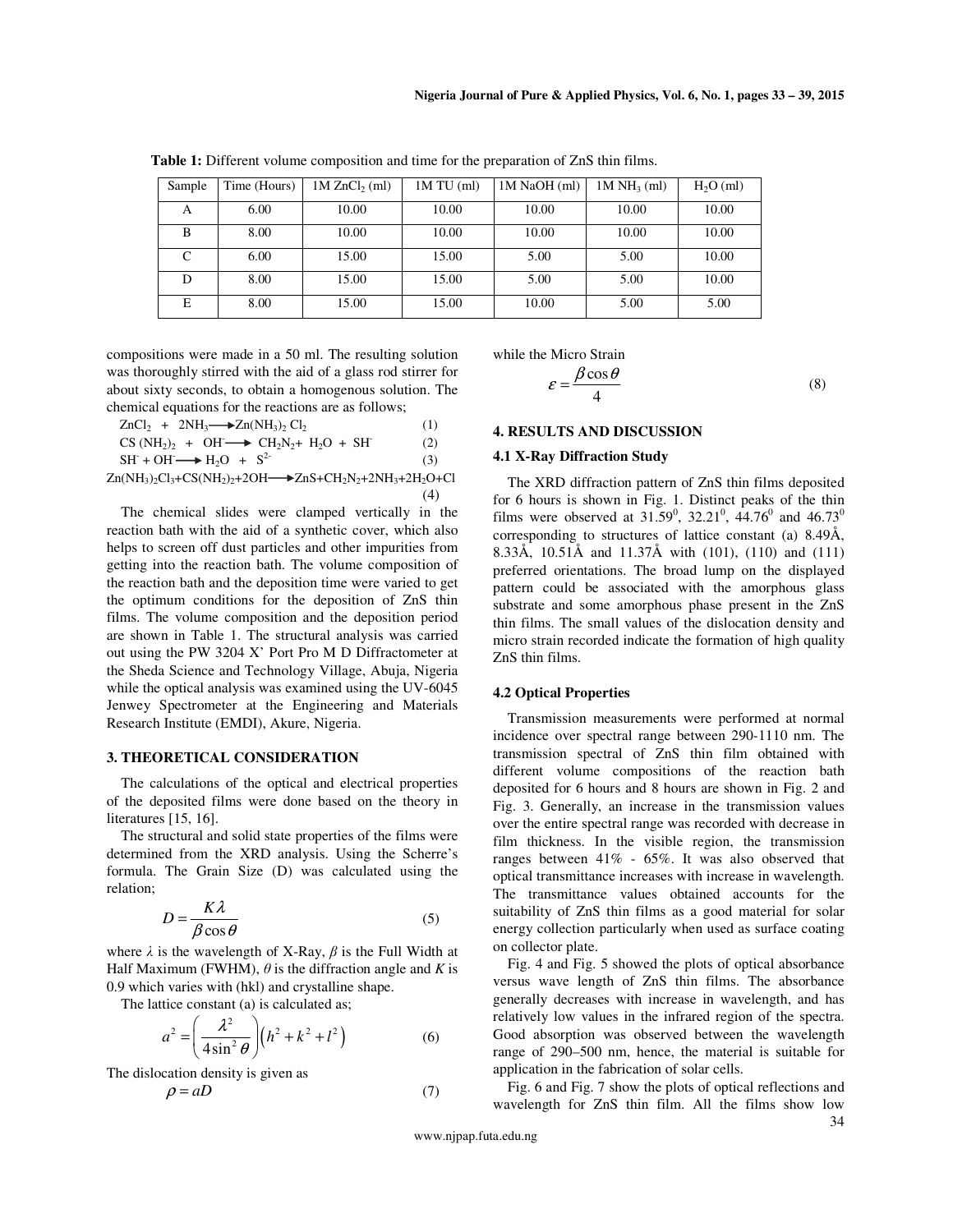**S.S Oluyamo and O.A. Abdulsalam: Optical, Electrical and Solid State Properties of Nano Crystalline Zinc...** 





Fig. 3: Transmittance as a function of wavelength for different volumes of precursors of ZnS thin films deposited for 8 hours.



Fig. 5: Absorbance as a function of wavelength for different volumes of precursors of ZnS thin films deposited for 8 hours.

reflectance throughout the spectra region. The low values recorded confirm ZnS thin films as very good materials for anti–reflection coating [17]. The optical properties of the films are contained in Table 2.



Fig. 1: X-Ray Diffraction pattern for ZnS thin film. Fig. 2: Transmittance as a function of wavelength for different volumes of precursors of ZnS thin films deposition for 6 hours.



Fig. 4: Absorbance as a function of wavelength for different volumes of precursors of ZnS thin films deposited for 6 hours.



Fig. 6: Reflectance as a function of wavelength for different volumes of precursors of ZnS thin films deposited for 8 hours.

## **4.3 Absorption Coefficient and Optical Band Gap**

The absorption coefficient  $(\alpha)$  was determined from the transmission and absorption spectra. The energy at the point when  $(\alpha^2)$  is zero represents the energy gap,  $E_g$  which can be determined by extrapolation in Fig. 8 and Fig. 9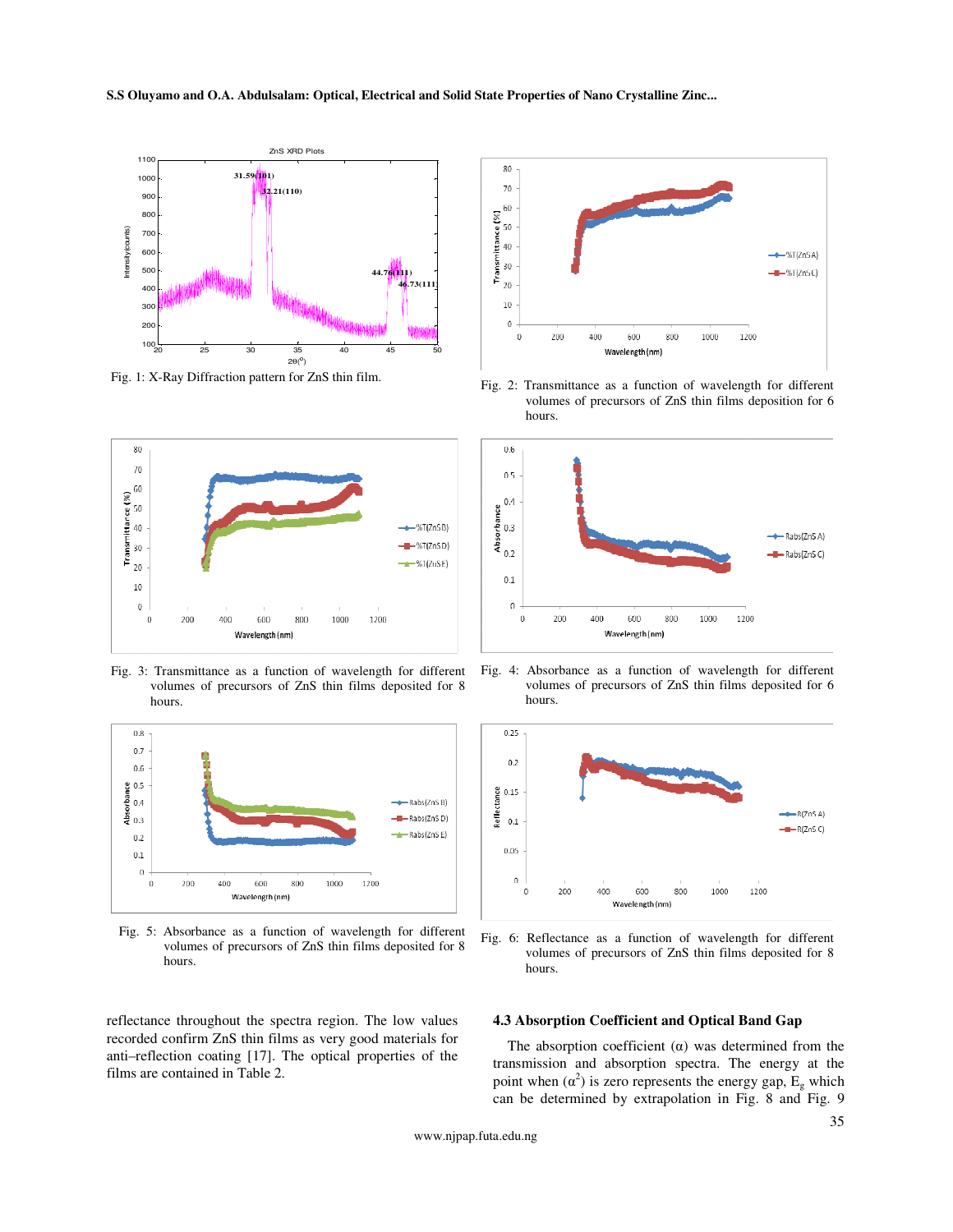

Fig. 7: Reflectance as a function of wavelength for different volumes of precursors of ZnS thin films deposited for 6



Fig. 9: Absorption coefficient  $(\alpha^2)$  as a function of energy for different volumes of precursors of ZnS thin films deposited for 6 hours.



Fig. 11: Graph of optical conductivity as a function of energy for different volumes of precursors of ZnS thin films deposited for 8 hours.

respectively. The values of absorption coefficient  $(\alpha)$ recorded in this study range from  $1.47-3.99 \times 10^6$  cm<sup>-1</sup>. It was observed that the ZnS thin films in the study exhibit direct band gap transition as in Fig. 10 and Fig. 11 [18].

## **4.4 Electrical Conductivity and Solid State Properties**



Fig. 8: Absorption coefficient  $(\alpha^2)$  as a function of energy for different volumes of precursors of ZnS thin films deposited for 8 hours.



Fig. 10: Graph of optical conductivity as a function of energy for different volumes of precursors of ZnS thin films deposited for 6 hours.



Fig. 12: Electrical conductivity as a function of energy for different volumes of precursors of ZnS thin films deposited for 6 hours.

Fig. 12 and Fig. 13 showed the electrical conductivity of ZnS thin films. The films were found to conduct well at low frequency, that is, the electrical conductivity decreases with increase in energy of the incident radiation. It was also observed that the materials conduct better at photon energy within the ultraviolet and infra-red electromagnetic spectrum. The electrical conductivity of ZnS thin film was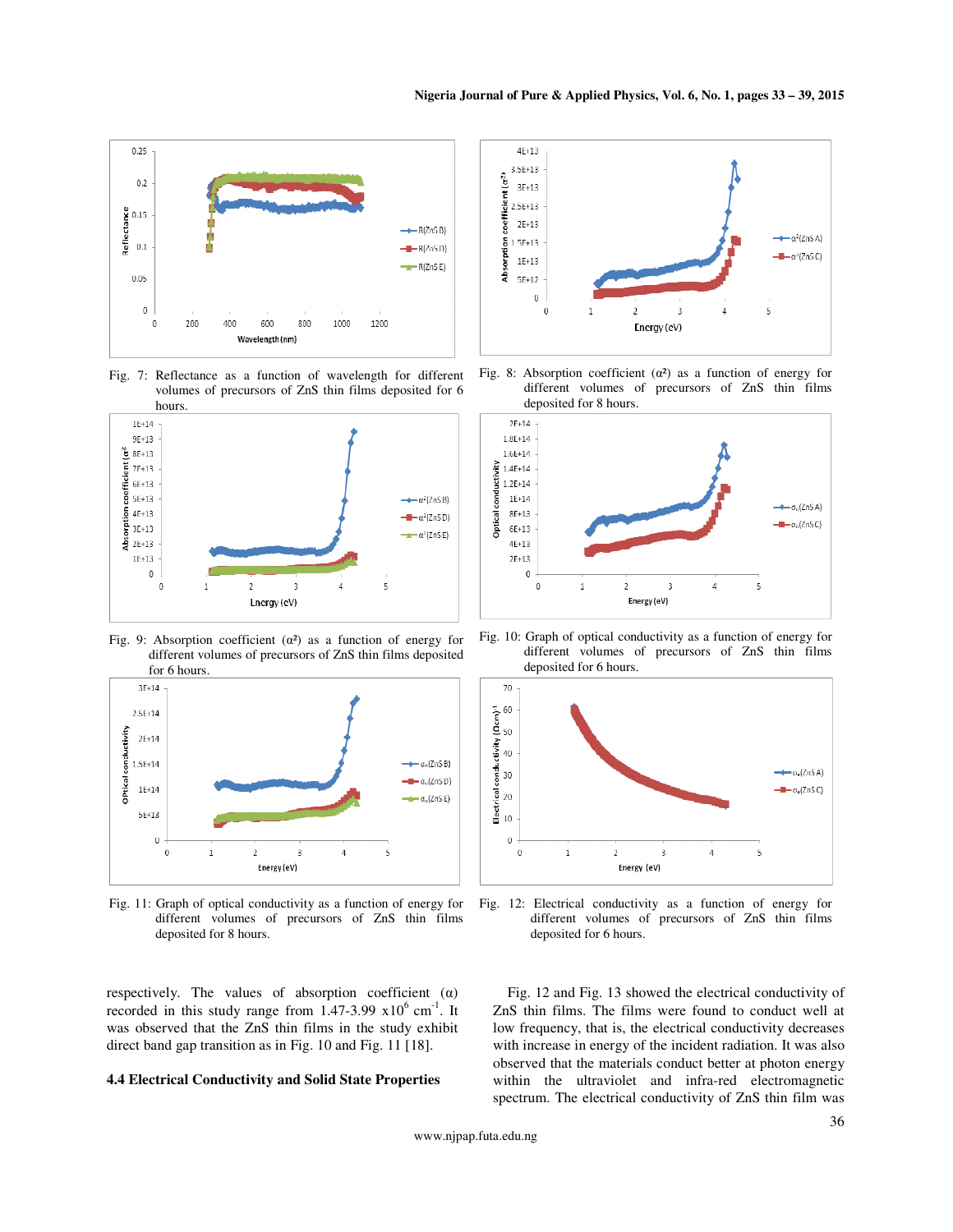

Fig. 13: Electrical conductivity as a function of energy for different volumes of precursors of ZnS thin films deposited for 8 hours.



Fig. 14: Imaginary dielectric constant  $(E_i)$  as a function of energy for different volumes of precursors of ZnS thin films deposited for 6 hours.



Fig. 15: Imaginary dielectric constant  $(E_i)$  as a function of energy for different volumes of precursors of ZnS thin films deposited for 8 hours.

found to be thickness dependent as the electrical conductivity increases with increase in film thickness. The electrical conductivity of the thin film varies from 39.05 x  $10^{-5}$ -40.85 x $10^{-5}$  ( $\Omega$ cm)<sup>-1</sup>. These values are within the electrical conductivity range of  $10^{-12}$ - $10^2$  ( $\Omega$ cm)<sup>-1</sup> for semiconductor materials. Fig. 14 – Fig. 17 show the real and imaginary dielectric constant of the thin films. The



Fig. 16: Real dielectric constant  $(\mathcal{E}_r)$  as a function of energy for different volumes of pre cursors of ZnS thin films deposited for 6 hours.



Fig. 17: Real dielectric constant  $(\mathcal{E}_r)$  as a function of energy for different volumes of precursors of ZnS thin films deposited for 8 hours.

imaginary dielectric constant of the materials decreases initially with increase in energy followed by a sharp increase. The reverse is the case for the real dielectric constant. This characteristic suggests a switching capability of the deposited ZnS thin film material.

Table 3 and Table 4 show the solid state and electrical properties respectively of the ZnS thin films. Nano crystalline films were fabricated with the thickness of the samples deposited for six hours given as 212.4 and 109.0 nm, while those deposited for eight hours are 315.7, 432.1 and 523.1 nm respectively. These values clearly indicate that the reaction bath had influence on the properties of the films. This also confirms recent research [14, 18].

#### **5. CONCLUSION**

Nano crystalline ZnS thin films were fabricated in the study. The electrical conductivity of ZnS thin film was found to be thickness dependent and within the electrical conductivity range of  $10^{-12}$ - $10^2$  ( $\Omega$ cm)<sup>-1</sup> for semiconductor materials with a direct band gap transition. The optical and solid state properties of the material affirm the suitability of the films for application in device fabrication and applications.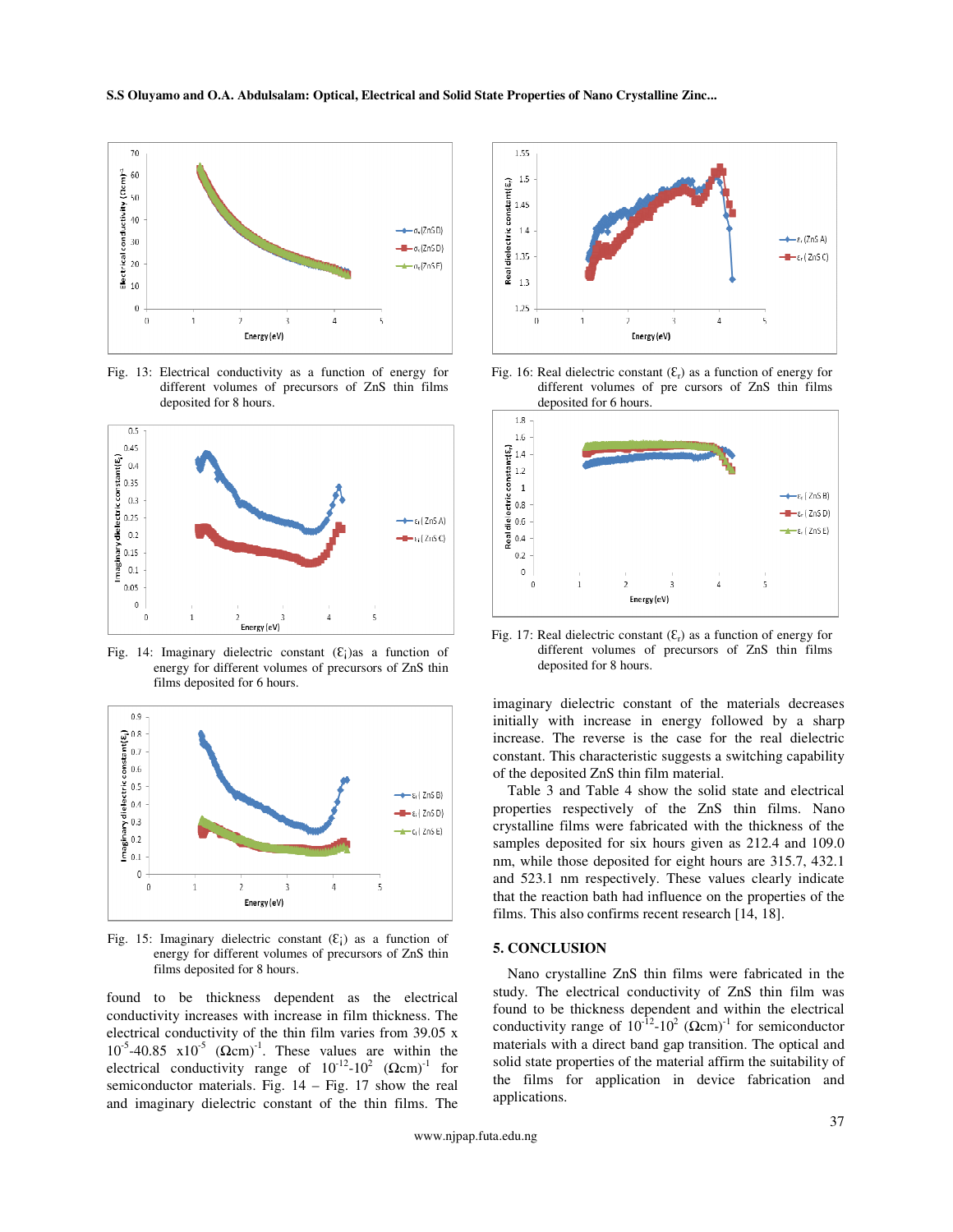| Sample | Absorbance | Transmittance | Reflectance | Refractive  | Absorption                                 | Extinction        | Optical conductivity     |
|--------|------------|---------------|-------------|-------------|--------------------------------------------|-------------------|--------------------------|
|        | (A)        |               | (R          | index $(n)$ | coefficient ( $\alpha$ ) x 10 <sup>5</sup> | Coefficient $(k)$ | $(\sigma_0)$ x $10^{13}$ |
|        | 0.24       | 0.57          | 0.19        | 1.21        | 2.66                                       | 0.13              | 7.68                     |
|        | 0.19       | 0.65          | 0.16        | 1.81        | 3.99                                       | 0.20              | 11.33                    |
|        | 0.20       | 0.64          | 0.17        | 1.81        | 1.47                                       | 0.071             | 4.21                     |
|        | 0.31       | 0.49          | 0.19        | 1.21        | 1.66                                       | 0.081             | 4.80                     |
| E      | 0.42       | 0.41          | 0.17        | 1.21        | . 87                                       | 0.087             | 4.90                     |

**Table 2:** Optical properties of deposited ZnS thin films.

**Table 3:** Solid state properties of deposited ZnS thin films.

| hkl | $2\theta$ ( $^{\circ}$ ) | $d$ -spacing $(A)$ | Lattice constant, $a(\overline{A})$ [FWHM ( $\beta$ ) Grain size D( $\overline{A}$ ) Dislocation density $\rho$ |        |      |                     | Micro-strain $(\epsilon)$ |
|-----|--------------------------|--------------------|-----------------------------------------------------------------------------------------------------------------|--------|------|---------------------|---------------------------|
|     |                          |                    |                                                                                                                 |        |      | $(\text{line/m}^2)$ |                           |
| 101 | 31.58                    | 2.83               | 8.49                                                                                                            | 0.3072 | 4.69 | 0.400               | 0.0739                    |
| 110 | 32.21                    | 2.77               | 8.33                                                                                                            | 0.0480 | 0.30 | 0.025               | 0.0115                    |
| 111 | 44.76                    | 2.02               | 10.51                                                                                                           | 0.0768 | 0.19 | 0.021               | 0.0177                    |
| 111 | 46.73                    | . 94               | 11.37                                                                                                           | 0.0768 | 0.19 | 0.022               | 0.0176                    |

**Table 4**: Electrical properties of deposited ZnS thin films.

| Sample | Thickness (nm) | $Eg$ (eV) | Electrical Conductivity $(\sigma_e)$ | Imaginary Dielectric $(\epsilon_i)$ | Real Dielectric $(\varepsilon_r)$ |
|--------|----------------|-----------|--------------------------------------|-------------------------------------|-----------------------------------|
|        | 212.4          | 3.40      | 39.80                                | 0.34                                | 1.43                              |
|        | 315.7          | 3.20      | 39.10                                |                                     | 1.34                              |
|        | 109.0          | 3.70      | 39.05                                | 0.18                                | 1.40                              |
|        | 432.1          | 3.60      | 40.29                                | ∪.∠.                                | 1.47                              |

# **REFERENCES**

- [1] Jyorti, P. B., Barman, J. and Sarma, K. C. (2008). Structural and optical properties of ZnS nanoparticles. Calcogenide Letters, 5 (9), 201-208
- [2] Pavan, Kumar, Aravind, Kumar, Dixit, P. N. and Sharuna, T. P. Optical, structural and electrical properties of Zinc sulphide vacuum evaporated thin films. Indian journal of Pure and Applied Physics, 44, 690-693 (2006).
- [3] Abdulsalam, O. A. (2014). Electrical and Optical characterization of metal sulphide thin using chemical bath deposition technique., Master of Technology project, Department of Physics, Federal University of Technology, Akure, Nigeria.
- [4] Proloy, T. Das and Natt, T. K. (2015). Investigation of structural, magneto-transport and Electronic properties of  $Pr_{0.7}$ Sr<sub>0.3</sub>MnO<sub>3</sub> nanoparicles", Journal of Advances in Physics, 7(3), 1906-1914.
- [5] Pentia, E, Pintitie, L., Matei, I., Botila, T., Ozbay, E. (2001). Chemically prepared nanocrystalline PbS thin films. Journal of Optoelectronics and Advanced Materials, 3 (2), 525-530.
- [6] Alfred, C. Liang and Li-lan, H. Chen. (2001). Fastdissolving introviral drug delivery systems, Informa Health care Diabetes collection, 11 (6), 981-986.
- [7] Durrani, S. M. A. and Al-Shukri, A. M. (2005). Optical Constants of ZnS films determined from transmittance measurements. Thin solid films, 285, 66-75.
- [8] Zainab, J., Shanam, Jinan. A., Abd, Kadhim, Aden, A. (2014). Structural, morphological and optical properties of ZnS thin films deposited by Pulse Laser deposition technique. Australian Journal of Basic and Applied Sciences, 8(17), 311-316.
- [9] Bloss, W. H., Pfisterner, F., Schock, H. W.(1988). Advances in solar energy. An Annual review of research and developments, 4, 275 – 280.
- [10] Shinde, N. S., Ahirrao, P. B., Patial, R. S. (2011). Structural, Optical and Electrical Properties of Nanocystalline ZnS thin films deposited by Novel Chemical Route. Archives of Applied Science Research, 3 (2), 311-317.
- [11] Cruz-vazquez, A. F., Rocha-Alonzo, S. E., Burrel, Ibara, Inoue. M. and Bernal, R. (2001). Fabrication and characterization of Sulphur doped Zinc oxide thin films, Superfices Vacio, 13, 89-91
- [12] Oladeji, I. O. and Chow, L. (2005). Synthesis and processes of ZnS/CdS multilayer films for solar cell applications, Solid thin films, 474, 77-82.
- [13] Osiele, O. M. (2001) Chemically Deposited ZnS thin film for solar energy applications. Journal of Applied Sciences, 4 (1), 1690-1699.
- [14] Nasr, T. B., Kamoun, N., Kazari, M., Bennaceur, R. (2006). Effects of pH on properties of ZnS thin films grown by chemical bath deposition. Thin solid films, 500, 4-8.
- [15] Mahrov, B., Boschloo, G., Hyfeldt, A., Dloczuk, L., Diffrich, T. (2004). Photovoltage study of charge injection from dye molecules into transparent hole